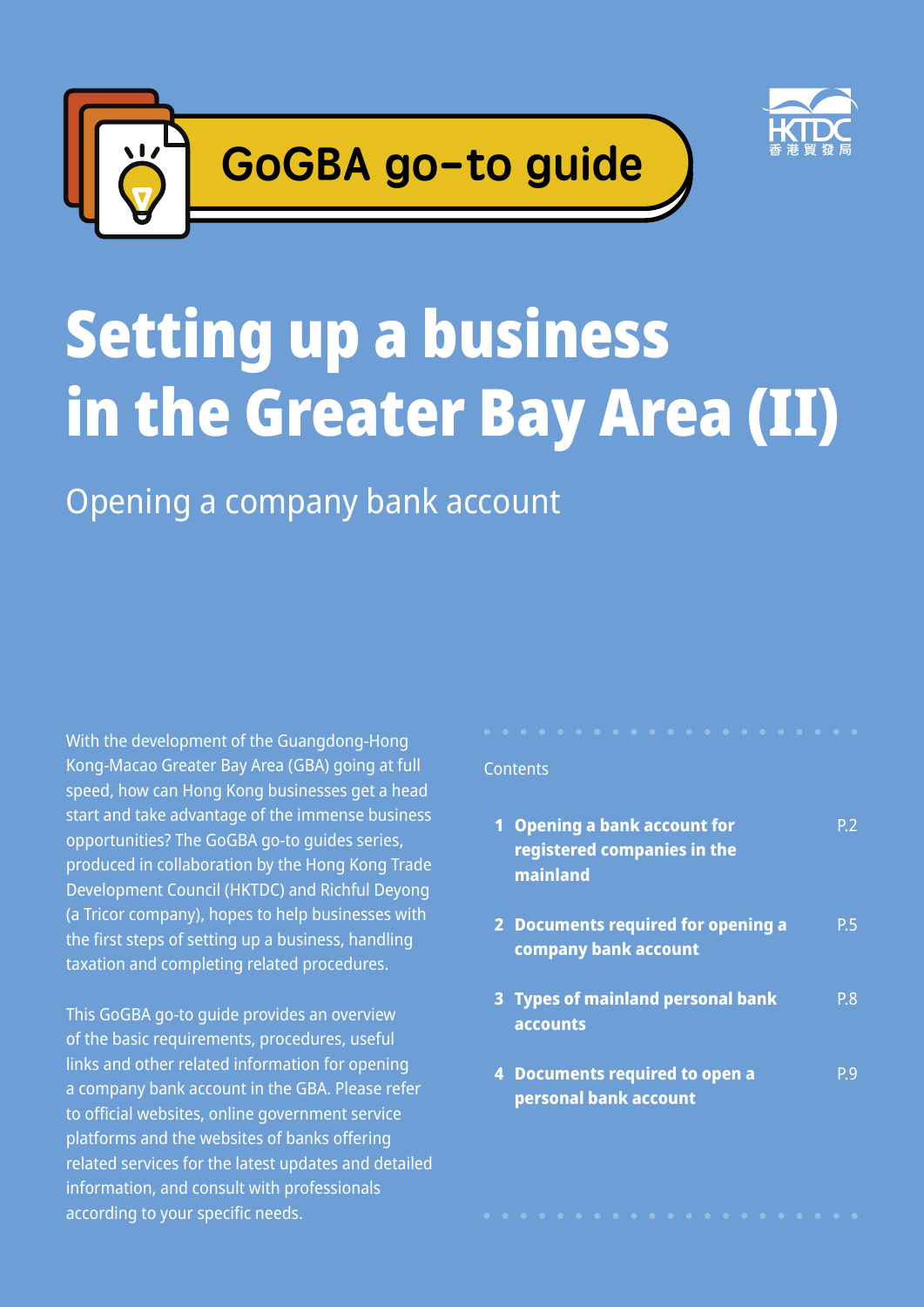### Opening a bank account for registered companies in the mainland 1

### **Account opening**

A Hong Kong company can open an account for a registered limited company in a Mainland China bank by seeking a professional agency's assistance with:





 **Attestation at a Mainland China branch**

 **Mailing documents for signature**

All major banks in Hong Kong provide relevant account opening services.



### **Opening a corporate bank account for foreign-invested enterprises (FIEs)**

Bank accounts generally include basic accounts, general accounts, temporary accounts and professional accounts. More specialised accounts include pending settlement accounts, special capital accounts and USD accounts.

FIEs primarily require a basic account and a capital account to do business. The basic account is used for daily business transactions, such as paying and receiving payments, and payment of wages and various expenses. The basic account can generally accept most of the common international currencies. The capital account is mainly used to receive investment from foreign investors.

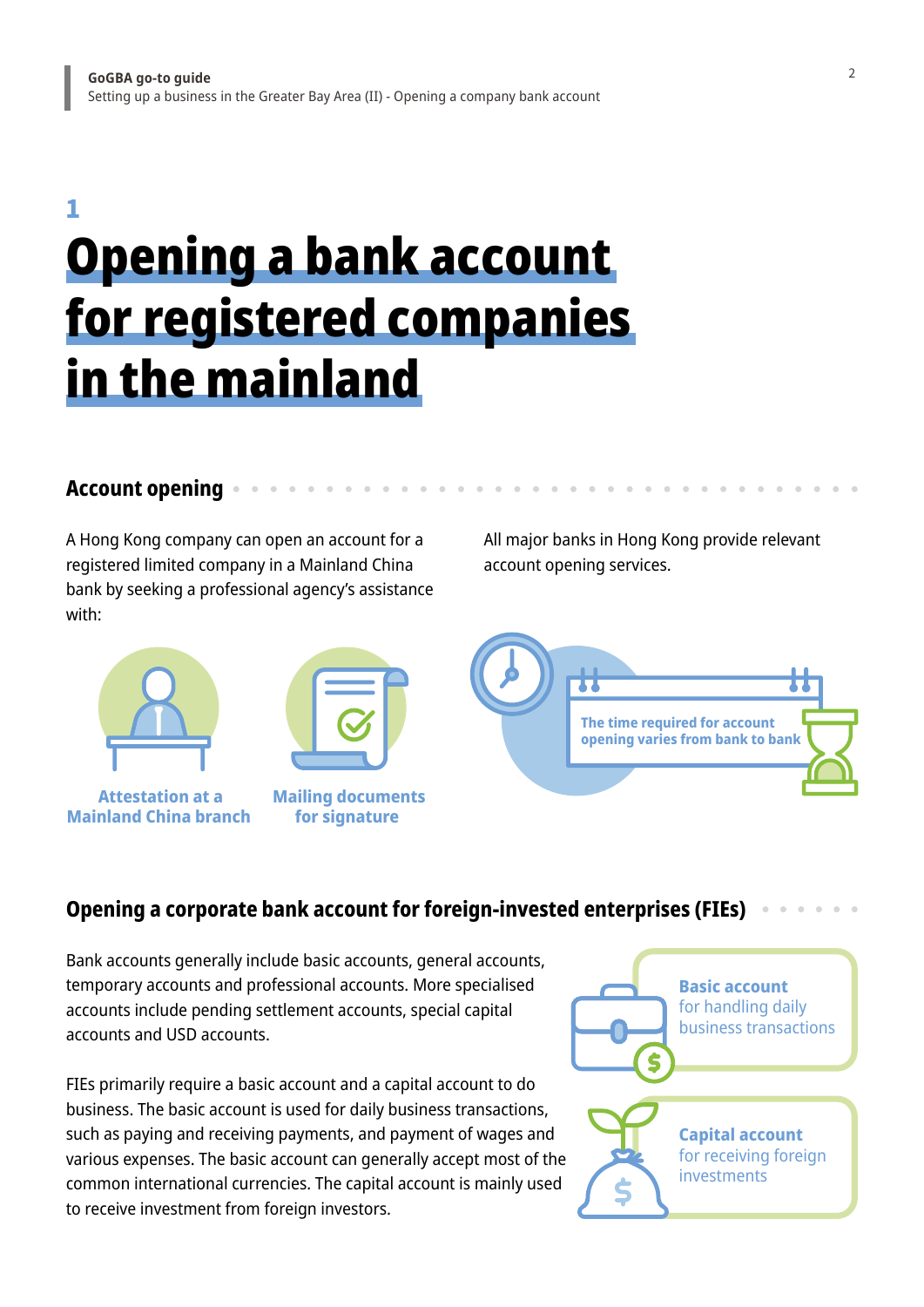### **Account opening process and time required in Mainland China**

| $(1)$ >>><br>weeks<br>about $\angle$  |
|---------------------------------------|
| $(1)$ $\gg$<br>about <b>L</b><br>week |
|                                       |

### **Domestic bank vs. foreign bank**

Commercial investment enterprises can choose between domestic and foreign banks. The advantages of opening a corporate bank account with a domestic bank as compared to a foreign bank:

#### **Advantages**  $\bigcirc$  **Limitations**  $\bigcirc$

- **•** Convenient for tax withholding
- **•** Convenient for paying the 5 social insurances and 1 housing fund for staff members
- **•** Convenient transaction between domestic accounts
- **•** Lower opening deposit requirement

- **•** Generally, a legal representative must be physically present to complete the procedures, but some banks provide remote services for Hong Kong and Macao residents.
- **•** Higher compliance requirements for intra-bank and cross-boundary transfers

### **Differences between opening a corporate bank account in the mainland and Hong Kong**

Some Hong Kong banks have launched "account opening attestation" services for Hong Kong residents to open personal bank accounts in Mainland China or complete business registration procedures remotely. Since the banking regulations and systems of Hong Kong and the mainland are not yet compatible, the services that come with a Hong Kong account and a mainland account opened at the same bank may be different.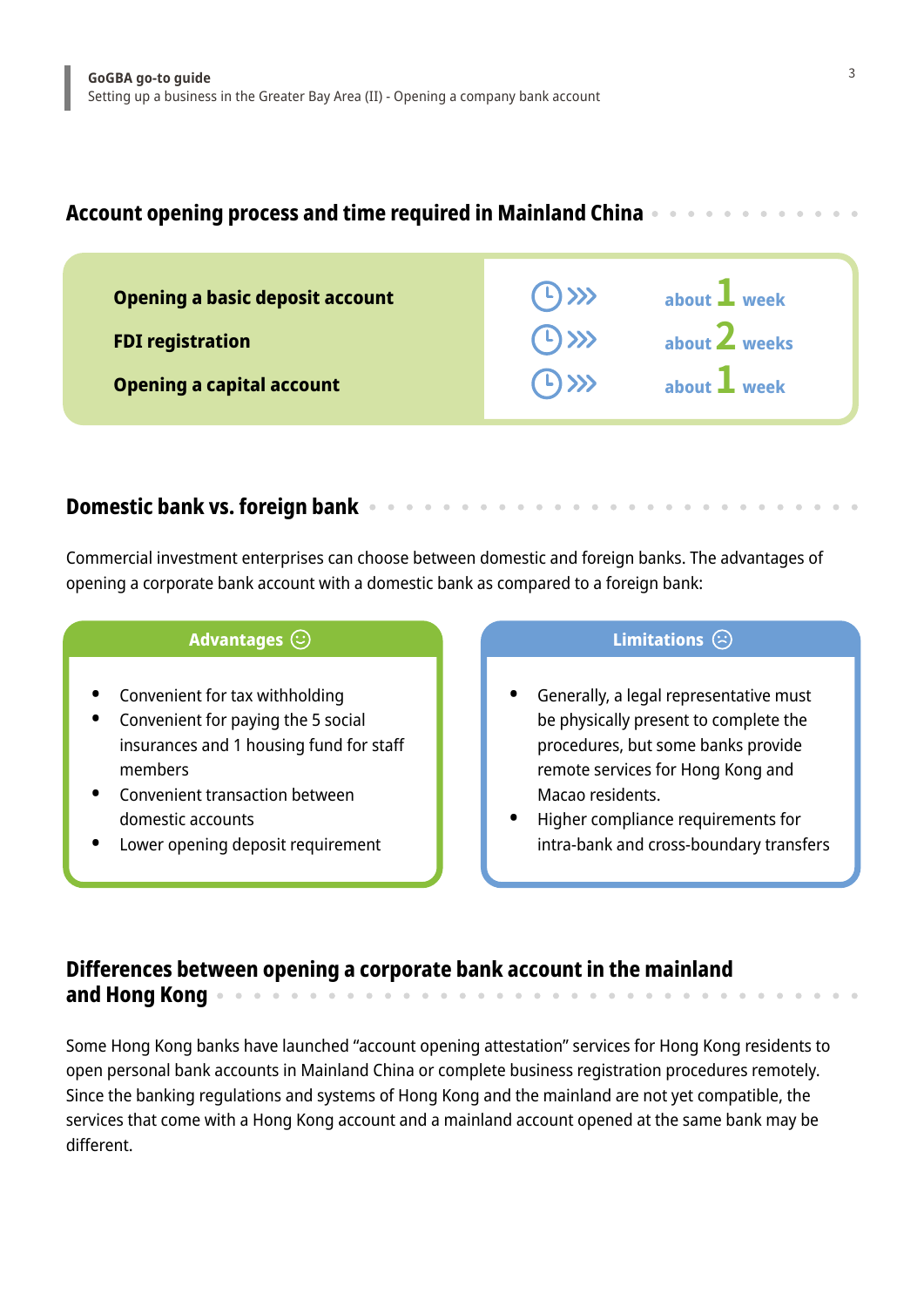ľ

l

| <b>Restrictions on cash</b><br>withdrawals and<br>deposits | $\bullet$ | Hong Kong bank accounts come with company cards allowing cash<br>withdrawal in Mainland China.<br>Hong Kong company accounts opened with Mainland China banks<br>does not allow cash withdrawal.                                                                                                                      |
|------------------------------------------------------------|-----------|-----------------------------------------------------------------------------------------------------------------------------------------------------------------------------------------------------------------------------------------------------------------------------------------------------------------------|
| <b>Fund available time</b>                                 | $\bullet$ | Most Hong Kong banks have extensive international service<br>networks, allowing for more timely receipt of payments.                                                                                                                                                                                                  |
| <b>Multi-currency</b><br>accounts                          | $\bullet$ | A Hong Kong company account opened with a Mainland China<br>bank is a single-currency account, with both incoming and<br>outgoing payments in US dollars.<br>A Hong Kong company account opened with a Hong Kong bank<br>is a multi-currency account, allowing transactions in all major<br>international currencies. |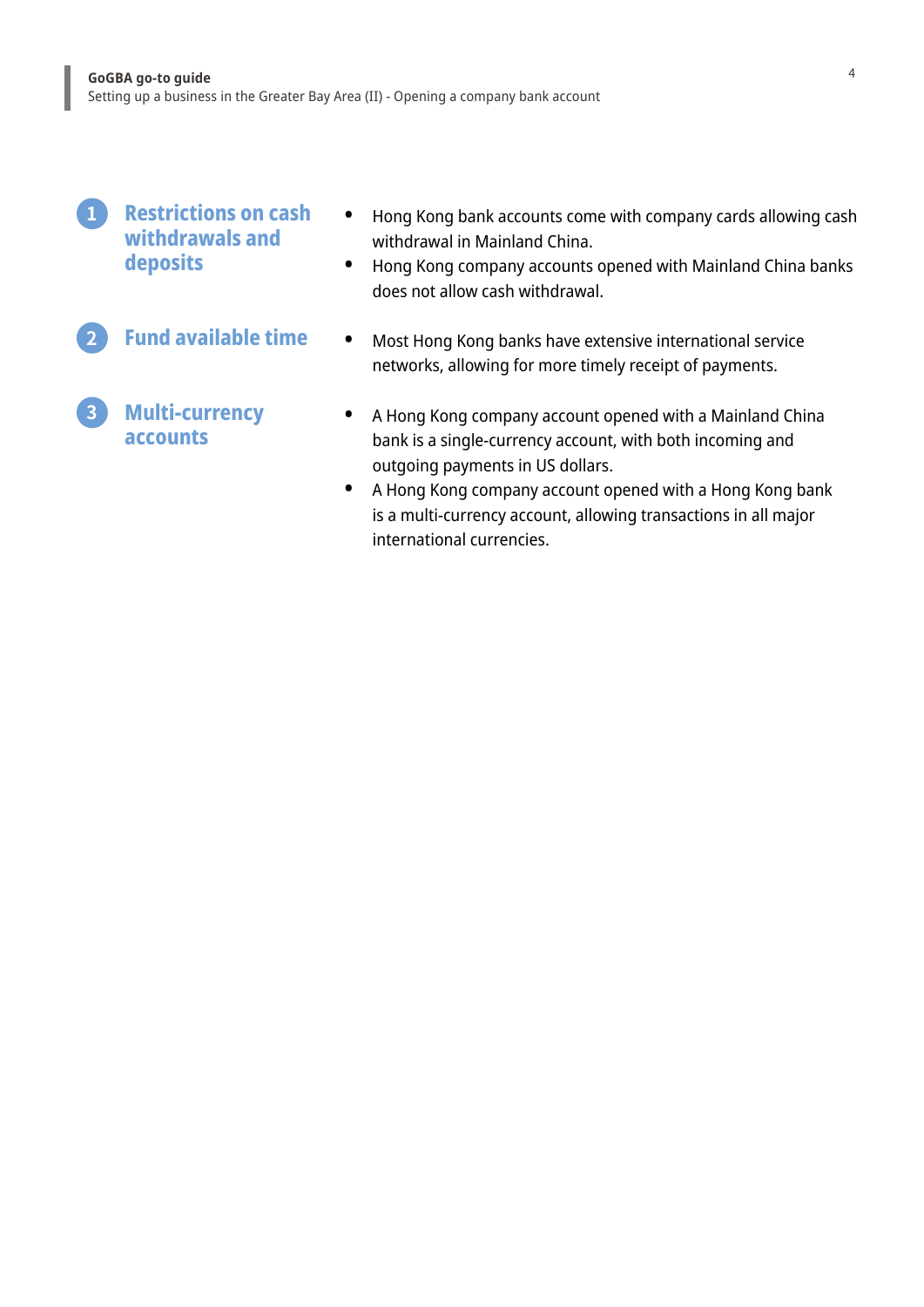### Documents required for opening a company bank account 2

Hong Kong companies should first **choose a location** according to their business needs. They can then provide basic documents such as registration documents and foreign legal person notarial certificates according to the requirements of the local government.

### **Materials required for opening a company bank account**

- **1** Business license (original and copy)
- **2** Enterprise name seal, financial seal and legal representative's name seal (original and copy)
- **3** Proof of office address (original and copy)
- **4** Identity document of the enterprise's legal representative (original and copy)
- **5** Identity document of the unit manager (original and copy)
- **6** Articles of association (original and copy)
- **7** Certificate of the contact person for large payments (original and copy) – 2 persons, including the legal representative and/or other persons
- **7** operators and/or administrators, which can be the same as **8** Information of 2 corporate internet banking operators/administrators
- **9** Other documents (as required by different banks)

### **Materials obtained after account opening**

Including but not limited to: corporate deposit account information sheet (in lieu of the account opening permit), a bank seal card, 2 sets of corporate internet banking tokens, account opening application form, a depositor inquiry PIN, corporate settlement cards (for cash withdrawal), corporate bank receipt cards, etc.

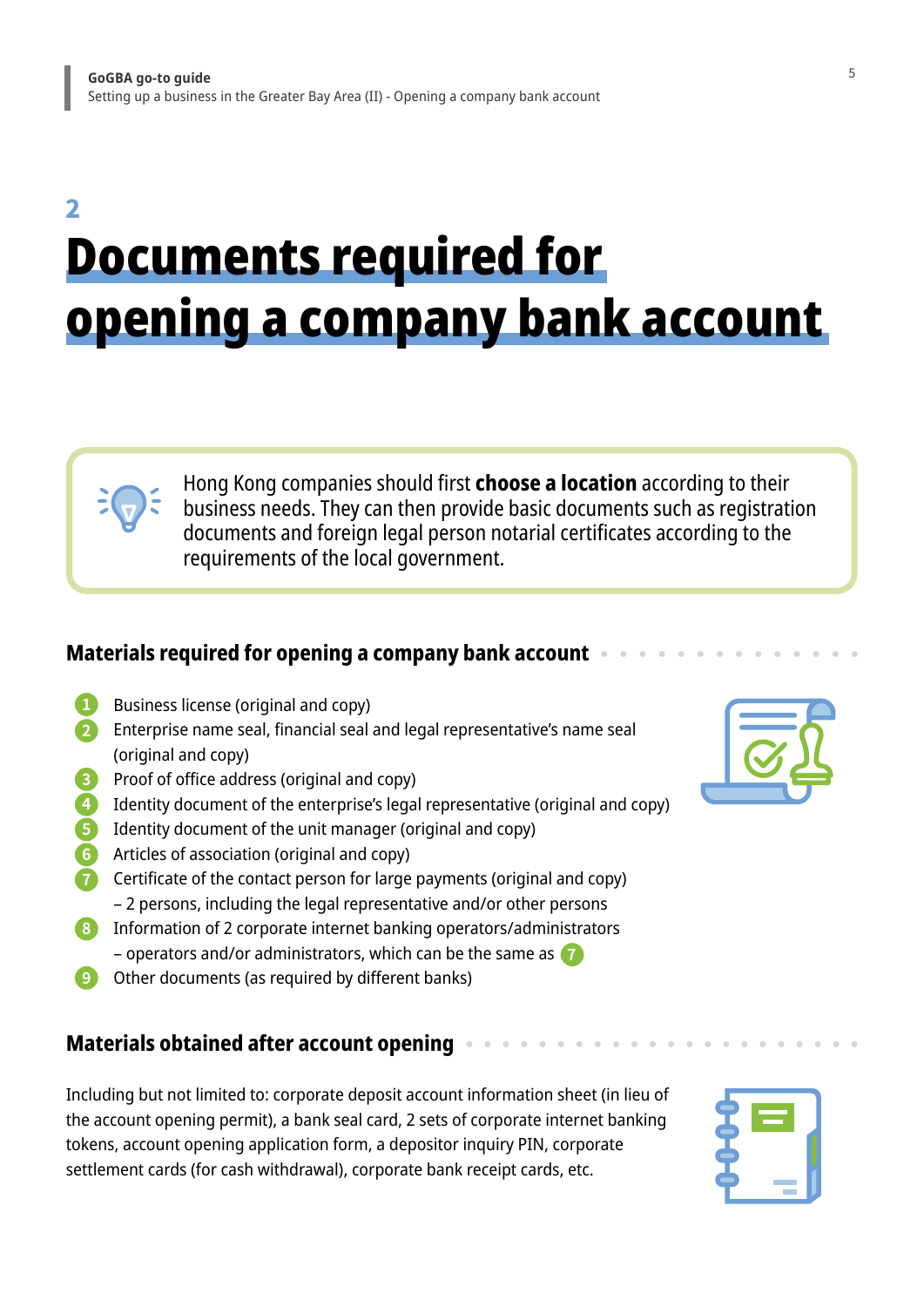### **FDI and capital account FDI registration materials**

- Copy of business license with official seal **1**
- Enterprise shareholding structure **2**
- Commercial register query **3**
- Enterprise credit information disclosure report **4**
- Domestic direct investment basic information registration form **5**
- Power of attorney **6**
- Document proof of the establishment of the overseas parent company, such **7** as certificate of incorporation, business registration certificate
- Articles of association **8**
- Letter of introduction **9**
- Identity card copy of the legal person **10**
- Identity card copy of the manager **11**
- All related original documents (except Hong Kong registration documents) **12**
- Other documents (as required by different banks) **13**

#### **Opening a capital account**

The materials required are mainly those required for opening a basic account and completing FDI filing. The requirements vary from bank to bank.

 $\alpha=0$  $\alpha$ 

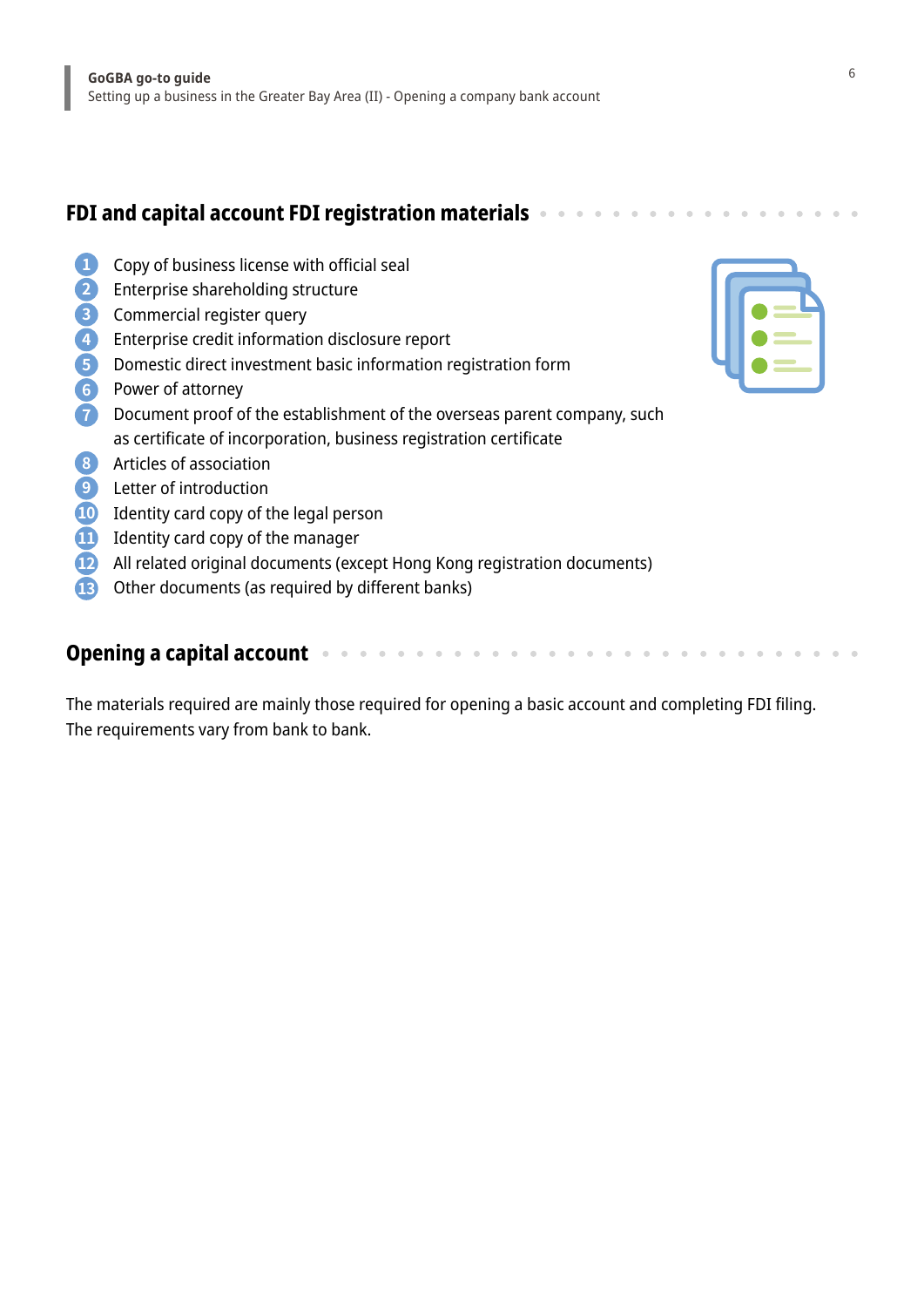### Pilot scheme for Hong Kong residents to open mainland personal bank accounts in the Greater Bay Area remotely by attestation

The pilot scheme for Hong Kong residents to open mainland personal bank accounts in the Greater Bay Area remotely by attestation was launched in 2019 along with 15 other policy measures to facilitate the development of different Hong Kong sectors in the Greater Bay Area.

**Pilot mainland banks can open Type II and Type III personal bank settlement accounts for Hong Kong residents by remote attestation through their Hong Kong branches or holding banks of the same legal entity group** to facilitate Hong Kong residents' use of mobile payment in the mainland.

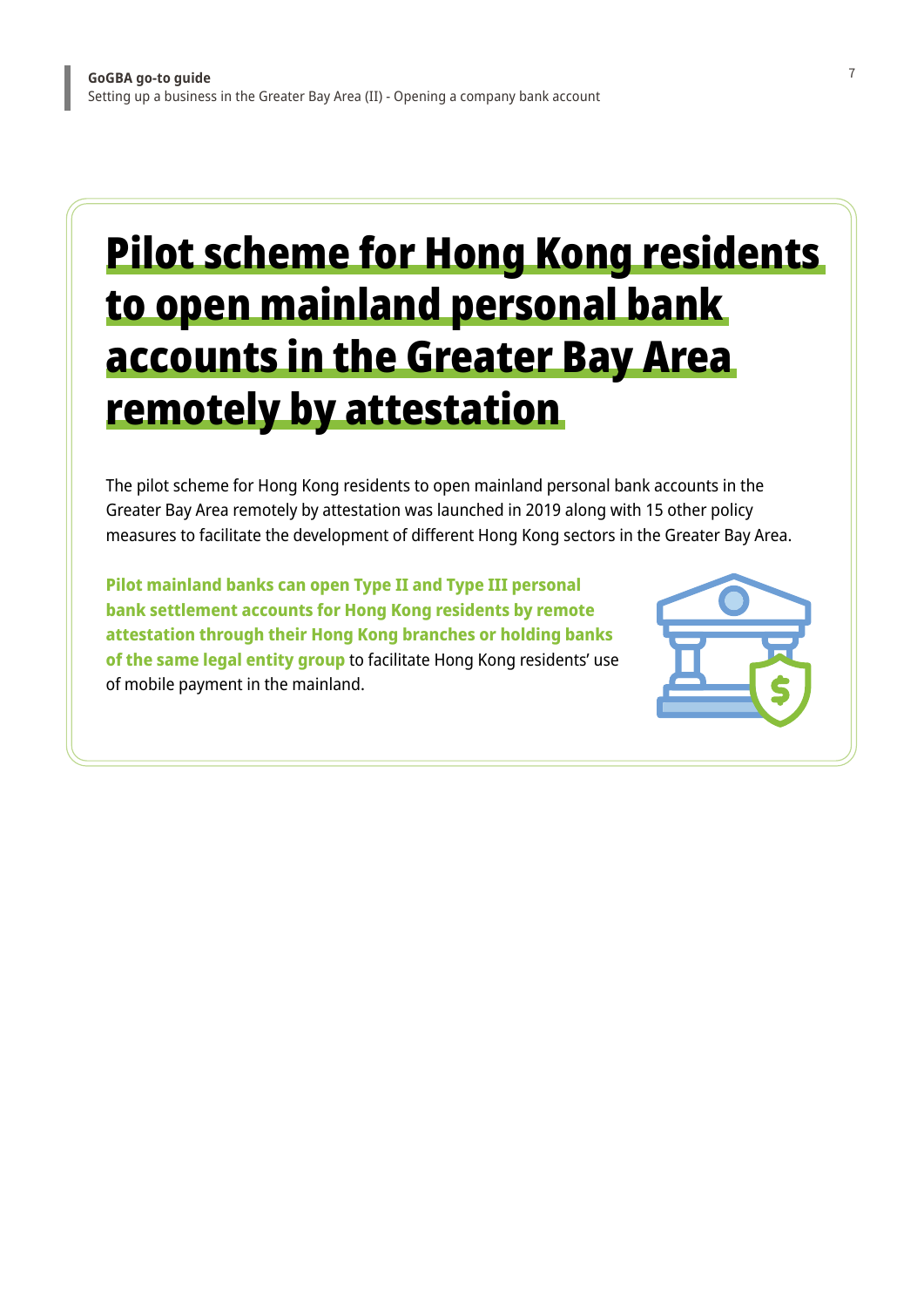### Types of mainland personal bank accounts 3

A personal bank account is required for a Hong Kong resident to do business, work, study and live in the Greater Bay Area. According to the personal bank account management mechanism launched by the People's Bank of China in 2016, personal bank accounts are divided into three categories:

|                                                  | <b>Type I</b>                                                                                        | <b>Type II</b>                                                   | <b>Type III</b>                                                          |
|--------------------------------------------------|------------------------------------------------------------------------------------------------------|------------------------------------------------------------------|--------------------------------------------------------------------------|
| <b>Type</b>                                      | <b>Full-function account</b>                                                                         | Limited-function account                                         | Small payment account                                                    |
| Main uses                                        | Cash deposit and withdrawal,<br>large transfers and<br>purchases, buying investment<br>products, etc | Daily credit card payment,<br>online shopping, online<br>payment | Smaller and more frequent<br>transactions, especially<br>mobile payments |
| Transaction<br>limit for<br>unbonded<br>accounts | No limit                                                                                             | Daily limit of Rmb10,000;<br>annual limit of Rmb200,000          | Daily limit of Rmb2,000;<br>annual limit of Rmb50,000                    |
| Balance limit                                    | No limit                                                                                             | No limit                                                         | No more than Rmb2,000                                                    |
| ATM card                                         | ATM card available                                                                                   | ATM card available                                               | No ATM card                                                              |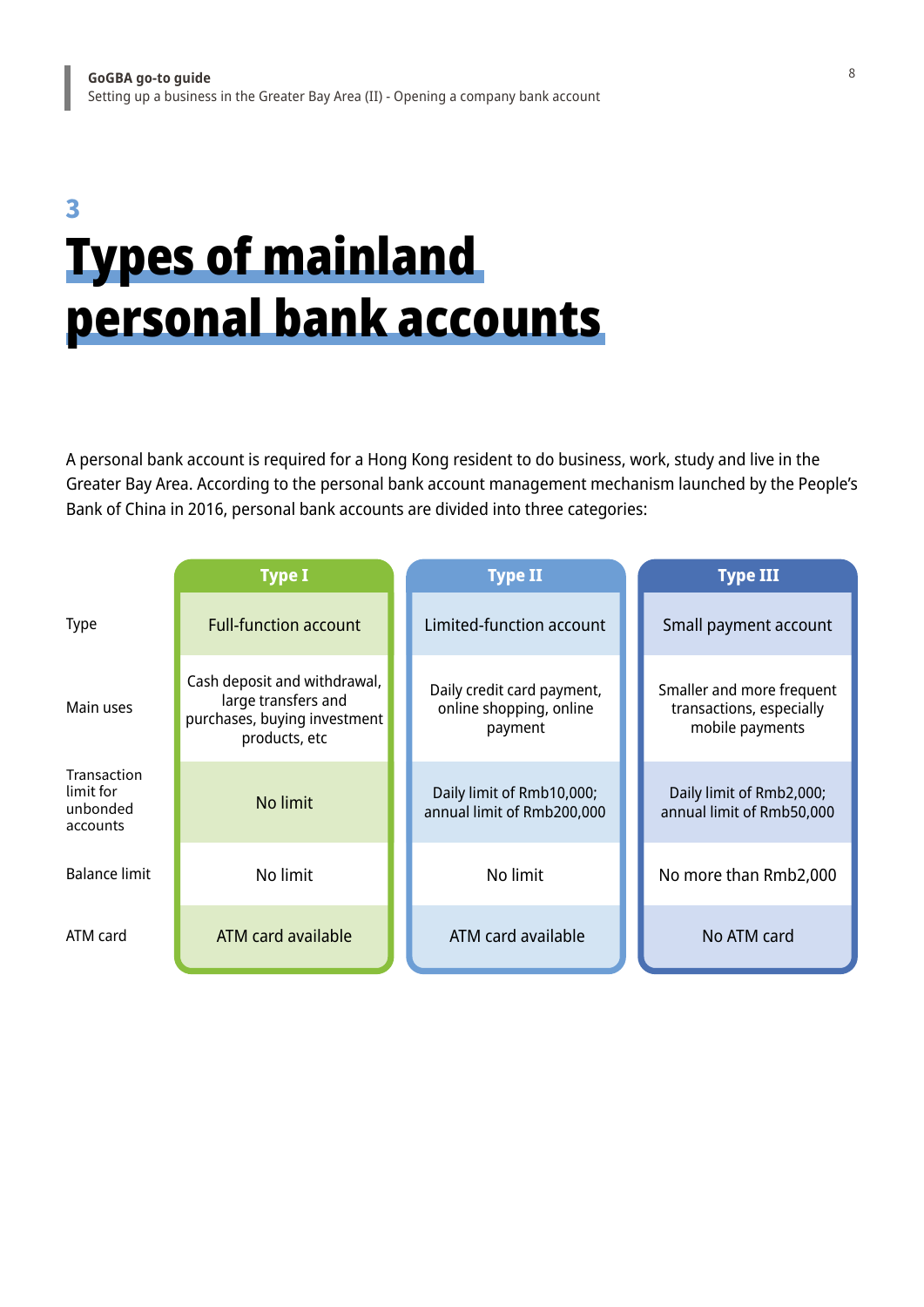4

## Documents required to open a personal bank account

 $\sqrt{17}$ 

The requirements vary slightly from bank to bank. The basic documents required include:

- **1 2** Mainland Travel Permit for Hong Kong and Real-name registered mainland phone card Macao Residents ("Home Return Permit"), Hong Kong Identity Card, etc
- **3** Proof of address in Mainland China

After successfully opening a Type II or Type III personal bank account in the mainland, the account holder will be able to **link the account with digital payment systems including WeChat Wallet and Alipay** to send and receive money.



**Useful Links**

Jseful Links

#### **Please refer to the below websites for the latest official updates and more detailed information:**

**Guangdong Government Service Network – setting up a company bank account** (in Chinese only) <http://www.gdzwfw.gov.cn/portal/legal/mattersLv2/hot?region=440000&lv2code=9300000003>

**State Administration of Foreign Exchange – Guidelines for the Foreign Exchange Business under the Capital Account (2020 Version)** (in Chinese only) <https://www.safe.gov.cn/safe/2021/0122/18098.html>

**The People's Bank of China – Opening Bank Account License** (in Chinese only) <http://www.pbc.gov.cn/rmyh/107046/107159/2827959/index.html>

**Hong Kong Monetary Authority – Cross-boundary Wealth Management Connect Scheme in the Guangdong-Hong Kong-Macao Greater Bay Area** <https://www.hkma.gov.hk/eng/key-functions/international-financial-centre/wealth-management-connect/>

**Hong Kong Economic and Trade Office in Guangdong – doing business and investing in the Mainland** [https://www.gdeto.gov.hk/en/doing\\_business/other\\_areas.html](https://www.gdeto.gov.hk/en/doing_business/other_areas.html)

**Richful Deyong** <http://en.rf.hk/>